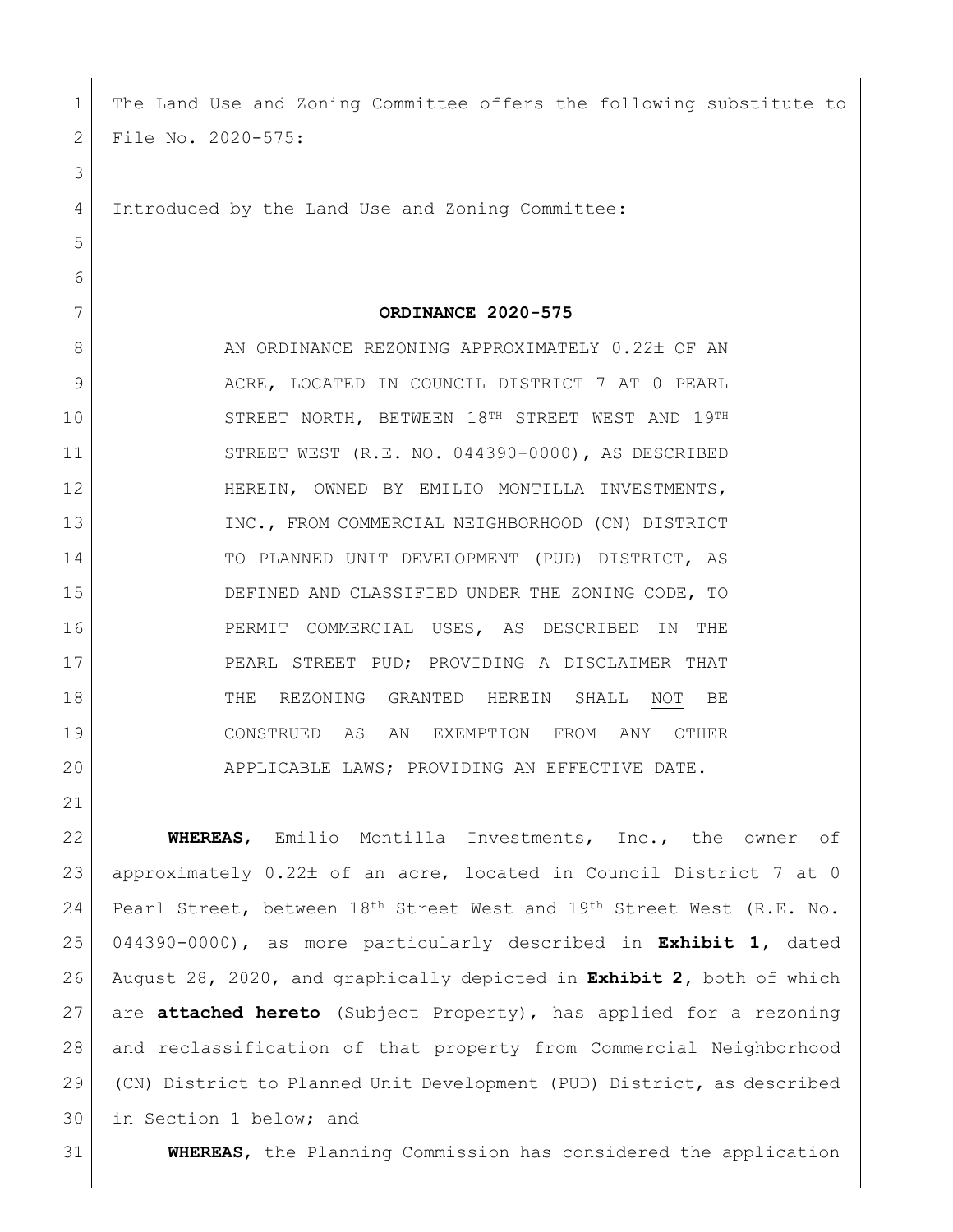1 and has rendered an advisory opinion; and

 **WHEREAS**, the Land Use and Zoning Committee, after due notice and public hearing, has made its recommendation to the Council; and

 **WHEREAS**, the Council finds that such rezoning is: (1) consistent with the *2030 Comprehensive Plan*; (2) furthers the goals, objectives and policies of the *2030 Comprehensive Plan*; and (3) is not in conflict with any portion of the City's land use regulations; and

 **WHEREAS**, the Council finds the proposed rezoning does not adversely affect the orderly development of the City as embodied in 10 the Zoning Code; will not adversely affect the health and safety of residents in the area; will not be detrimental to the natural environment or to the use or development of the adjacent properties in the general neighborhood; and will accomplish the objectives and meet the standards of Section 656.340 (Planned Unit Development) of 15 the Zoning Code; now, therefore

**BE IT ORDAINED** by the Council of the City of Jacksonville:

 **Section 1. Property Rezoned.** The Subject Property is hereby rezoned and reclassified from Commercial Neighborhood (CN) District to Planned Unit Development (PUD) District. This new PUD district shall generally permit commercial uses, and is described, shown and subject to the following documents, **attached hereto**:

**Exhibit 1** – Legal Description dated August 28, 2020.

**Exhibit 2** – Subject Property Map (prepared by P&DD).

**Exhibit 3** – Written Description dated June 10, 2021.

**Exhibit 4** – Site Plan dated June 10, 2021.

 **Section 2. Owner and Description.** The Subject Property is owned by Emilio Montilla Investments, Inc., and is described in **Exhibit 1, attached hereto.** The applicant is Roy L. Mosley, 111 East 16th Street, Jacksonville, Florida 32206; (786) 663-6595.

 **Section 3. Disclaimer.** The rezoning granted herein shall **not** be construed as an exemption from any other applicable

 $- 2 -$